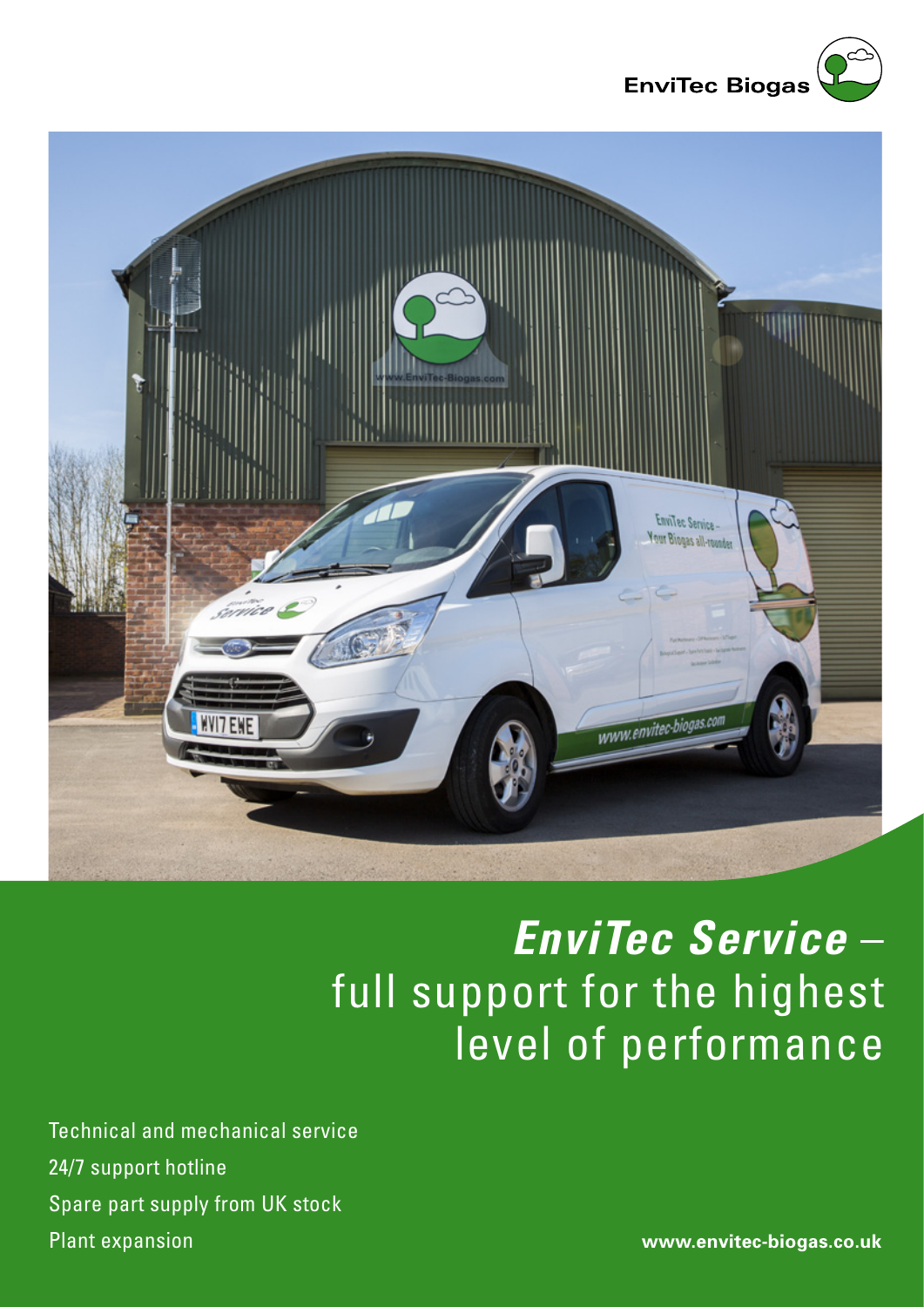Our customer service is based on professionalism and promptness. EnviTec Biogas Service UK offers full contracts or support on a time and material basis, just as customers wish. Our technical and biological service support is there to provide advice to keep your plant at the highest level of performance.

#### **Full Service Support**

We want our customers to be fully satisfied with our plants, whether it be today or in 20 years. With the best technology installed and the continuing service support, your plant is in safe hands. Even with first class technology the unexpected can happen, but with a preventative maintenance plan in place and the availability of a service technician 24/7 we strive to alleviate such events.

### **Technical service**

Regular maintenance and service of a biogas plant is crucial to high performance efficiency as well as ensuring that this can be achieved across the whole life of

> $\leftarrow$  Availability professionalism and promptness are an inherent part of the efficient customer service.

the plant. With long term tariff agreements it is vital to capitalise potential income by making the plant work at its full capacity. Technical service can be used as a tool toward this end by offering service contracts tailored to your specific requirements.

> $\leftarrow$  EnviTec offers full service contracts or support on a time and material basis, just as customers wish.

### **24-hour hotline**

With the Hotline a service technician is available around the clock, seven days a week. Advice will be given over the phone or a site visit arranged depending on the situation. With access to van stock and spare part Our UK biologists are involved right from the offset, from commissioning to the final performance test of each biogas plant. We provide continued support, including advice and testing by our biologists, from feeding to the health of the digestate. This means that the plant's efficiency is maximised and the biogas yield improved. With over 550 plants around the world our database of experience can be drawn upon to help each individual plant.

stock holding at our UK base, each engineer can respond quickly and efficiently to rectify the issue.

#### **EnviTec Service strives to maintain plant efficiency and performance**

At our UK base at Rugeley in Staffordshire we carry an extensive range of common spare parts ready for immediate supply. In the event of a situation where we don't carry an item in stock, we can draw upon an express delivery from our distribution centre in Lohne, Germany, thus enabling a fast response with minimal down time.



# EnviTec Service to maintain plant efficiency and performance

## **Biological support and advice**

#### **Plant expansion**

Research and innovation is a constant process at EnviTec Biogas UK and, thanks to our engineers, the customer is always kept up to date of the latest technological progress to improve plant efficiency – whether that be decreases in feed input with the same gas yield or expansion of the site's energy output and upgraded gas production. We can advise you on site and check your options to develop the right plan and then carry out all the necessary work. As always, our aim at EnviTec Biogas Service UK is to maximise the potential of your plant and make it easy for you.



*»We utilise the service engineers to do a lot of our routine* 

*maintenance and give us back up. We have telephone access to them as well.«*

Gavin Davies, Farms Manager, Stowell Farm

*»We work very closely with EnviTec Biogas UK for the service of our plant as well as looking after our biology.«*

David Bermingham, Developer, Icknield Farm



*»In an ideal world what you'll have is a partner alongside you who's not just built it but who is able to provide ongoing support, in terms of maintenance and biology and* 



*EnviTec Biogas UK has that.«* Jay Senecal, AD Plant Manager Allpress Farms





#### **Our services – your advantages**

- + **24-hour technical hotline support**
- + **UK-based team with fast response times**
- + **Biological support**
- + **Supply of biological additives**
- + **Highly qualified employees**
- + **Retrofitting and extensions of existing plants**
- + **Maintenance of CHP and plant components**
- + **Extensive stock of spare parts**

#### + **UNION gas service and repair**

- + **Breathing apparatus and confined space working**
- + **On-site technical and mechanical maintenance**
- + **EXTOX calibration and repair**
- + **Nationwide coverage**
- + **Bespoke sampling and analysis**